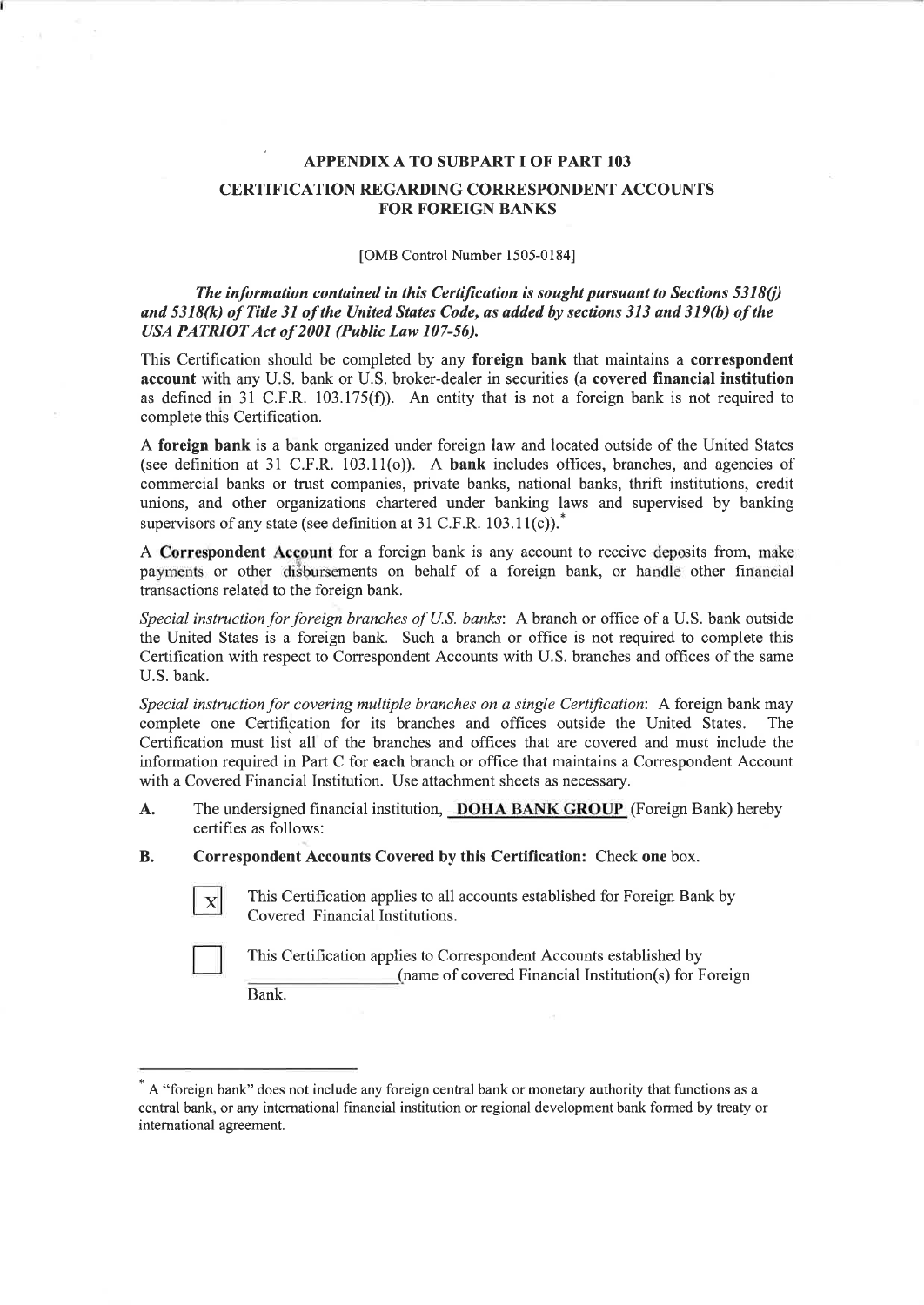- C. Physical Presence / Regulated Affiliated Status: Check one box and complete the blanks.
	- Foreign Bank maintains a **physical presence** in any country. That means:
		- Foreign Bank has a place of business at the following street address: HEAD OFFICE, DOHA BANK TOWER, WEST BAY, CORNICHE, DOHA- STATE OF OATAR, where Foreign Bank employs one or more individuals on a full-time basis and maintains operating records related to its banking activities.
		- The above address is in  $OATAR$  (insert country), where Foreign Bank is authorized to conduct banking activities.
		- Foreign Bank is subject to inspection by **OATAR CENTRAL BANK**, (insert Banking Authority), the banking authority that licensed Foreign Bank to conduct banking activities.



Ÿ.

x

Foreign Bank does not have a physical presence in any country, but Foreign Bank is a regulated affiliate. That means:

- Foreign Bank is an affiliate of a depository institution, credit union, or a foreign bank that maintains a physical presence at the following street address: and maintains operating records related to its banking activities. where it employs one or more persons on a full-time basis o
- The above address is in (insert country), where the depository institution, credit union, or foreign bank is authorized to conduct banking activities.
- Foreign bank is subject to supervision by (insert Banking) Authority), the same banking authority that regulates the depository institution, credit union, or foreign bank. a



Foreign Bank does not have a physical presence in a country and is not a regulated affiliated.

- D. Indirect Use of Correspondent Accounts: Check box to certify.
	- No Correspondent Account maintained by a Covered Financial Institution may be used to indirectly provide banking services to certain foreign banks. Foreign Bank hereby certifies that it does not use any Correspondent Account with a Covered Financial Institution to indirectly provide banking services to any foreign bank that does not maintain a physical presence in any country and that is not a regulated affiliate. X
- E. Ownership Information: Check box 1 or 2 below, if applicable.
	-
- Form FR Y-7 is on file. Foreign Bank has filed with the Federal Reserve Board a current Form FR Y-7 and has disclosed its ownership information on Item 4 of Form FR Y-7.  $1.$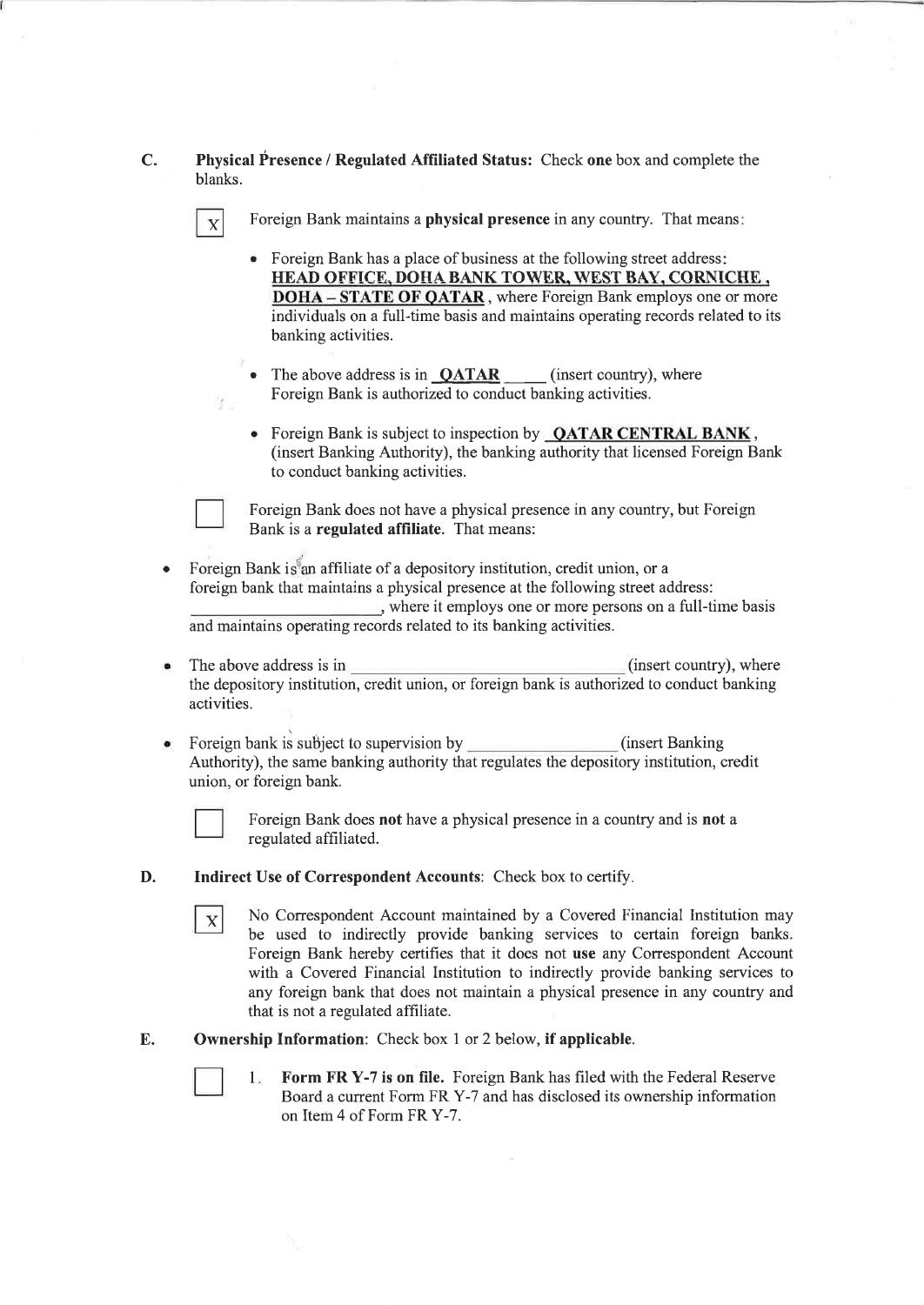$\vert x \vert$  2. Foreign Bank's shares are publicly traded. Publicly traded means that the shares are traded on an exchange or an organized over-the-counter market that is regulated by a foreign securities authority as defined in section  $3(a)(50)$  of the Securities Exchange Act of 1934 (15 U.S.C.  $78c(a)(50)$ .

If neither box 1or 2 of Part E is checked, complete item 3 below, if applicable.

31.

3. Foreign Bank has no owner(s) except as set forth below. For purposes of this Certification, owner means any person who, directly or indirectly, (a) owns, controls, or has the power to vote 25 percent or more of any class of voting securities or other voting interests of Foreign Bank or (b) controls in any manner the election of a majority of the directors (or individuals exercising similar functions) of Foreign Bank. For purposes of this Certification, (i) person means any individual, bank, corporation, partnership, limited liability company or any other legal entity; (ii) voting securities or other voting interests means securities or other interests that entitle the holder to vote for or select directors (or individuals exercising similar functions); and (iii) members of the same family<sup>\*</sup> shall be considered one person. ų.

| Name | Address |  |
|------|---------|--|
|      |         |  |
|      |         |  |
|      |         |  |
|      |         |  |

F. Process Agent: Complete the following:

The following individual or entity: LAW DEBENTURES SERVICES INC. is a resident of the United States at the following street address:

801 2<sup>ND</sup> AVENUE , SUITE 403, NEW YORK NY 10017, USA , and is authorized to accept service of legal process on behalf of Doha Bank (Foreign Bank) from the UNITED STATE OF AMERICA Secretary of the Treasury of the Attomey General of the United States pursuant to Section 5318(k) of title 31, United States Code.

### G. General

Foreign Bank hereby agrees to notify in writing each Covered Financial Institution at which it maintains any Correspondent Account of any change in facts or circumstances reported in this Certification. Notification shall be given within 30 calendar days of such change.

 $\hat{ }$  The same family means parents, spouses, children, siblings, uncles, aunts, grandparents, grandchildren, first cousins, stepchildren, stepsiblings, parents-in-law and spouses of any of the foregoing. In determining the ownership interests of the same family, any voting interest of any family member shall be taken into account.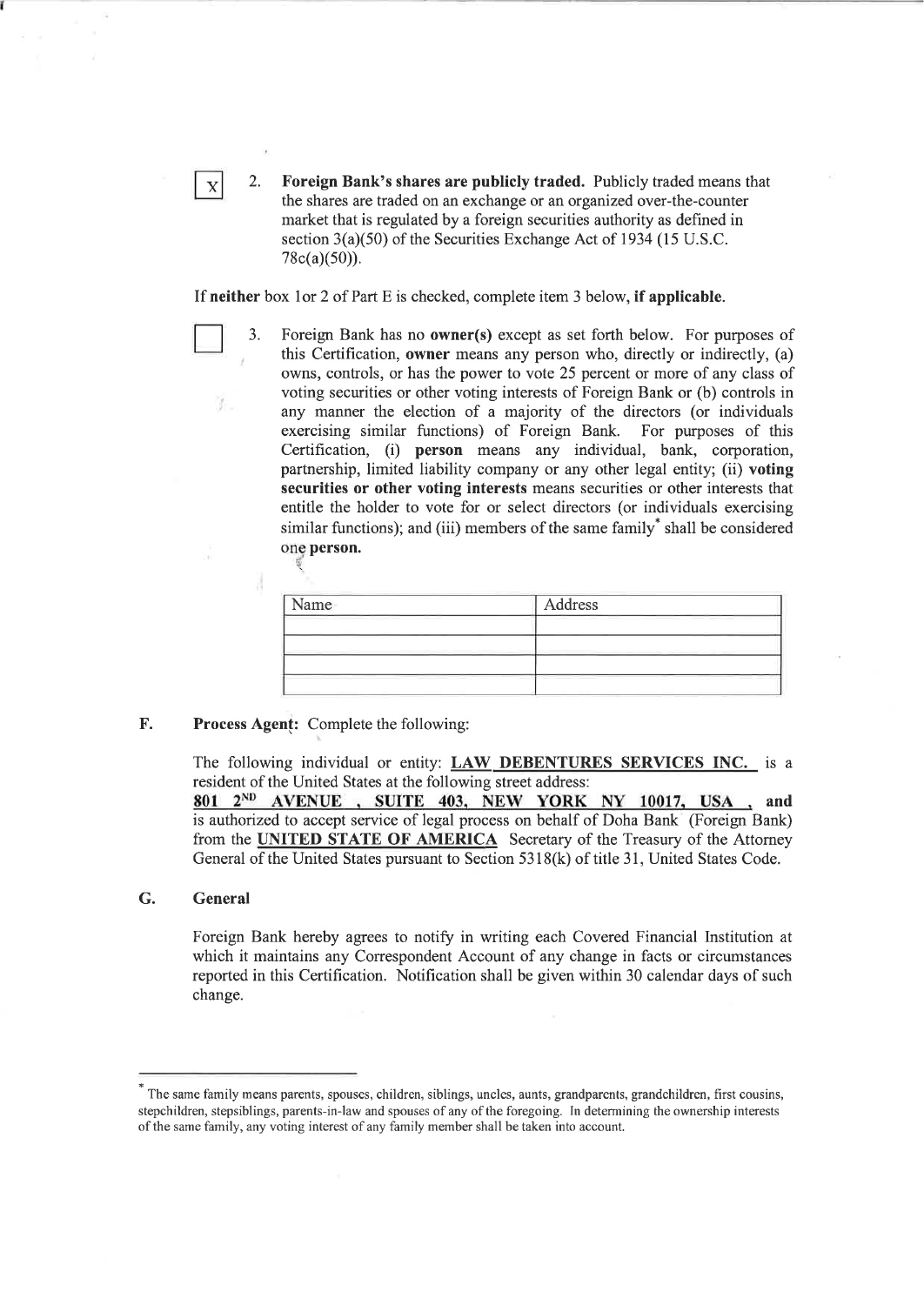Foreign Bank understands that each Covered Financial Institution at which it maintains a Correspondent Account may provide a copy of this Certification to the Secretary of the Treasury and the Attorney General of the United States. Foreign Bank further understands that the statements contained in this Certification may be transmitted to one or more Departments or agencies of the United States of America for the purpose of fulfilling such departments' and agencies' governmental functions.

 $\bullet$ I, GUDNI STIHOLT ADALSTEINSSON ( name of signatory) certify that I have read and understand this Certification, that the statements made in this Certification are complete and correct, and that I am authorized to execute this Certification on behalf of Foreigp Bank.

| <b>DOHA BANK Q.P.S.C</b><br>[Name of Foreign Bank] |                                              |  |  |  |  |
|----------------------------------------------------|----------------------------------------------|--|--|--|--|
| mm                                                 | $+97440155355$                               |  |  |  |  |
| [Signature]                                        | [Phone Number]                               |  |  |  |  |
| <b>GUDNI STIHOLT ADALSTEINSSON</b>                 | +974 44325345                                |  |  |  |  |
| [Printed Name]                                     | $[{\rm Fax}]$                                |  |  |  |  |
| <b>ACTING CEO &amp; CTIO</b><br>[Title]            | gstiholt@dohabank.com.qa<br>[E-mail address] |  |  |  |  |
| Executed on this $12th$ May, 2022                  |                                              |  |  |  |  |
| Received and reviewed by:                          |                                              |  |  |  |  |
| Name:                                              |                                              |  |  |  |  |
|                                                    |                                              |  |  |  |  |
| Title:<br>For:                                     |                                              |  |  |  |  |
| Date:                                              |                                              |  |  |  |  |
|                                                    |                                              |  |  |  |  |

 $R$